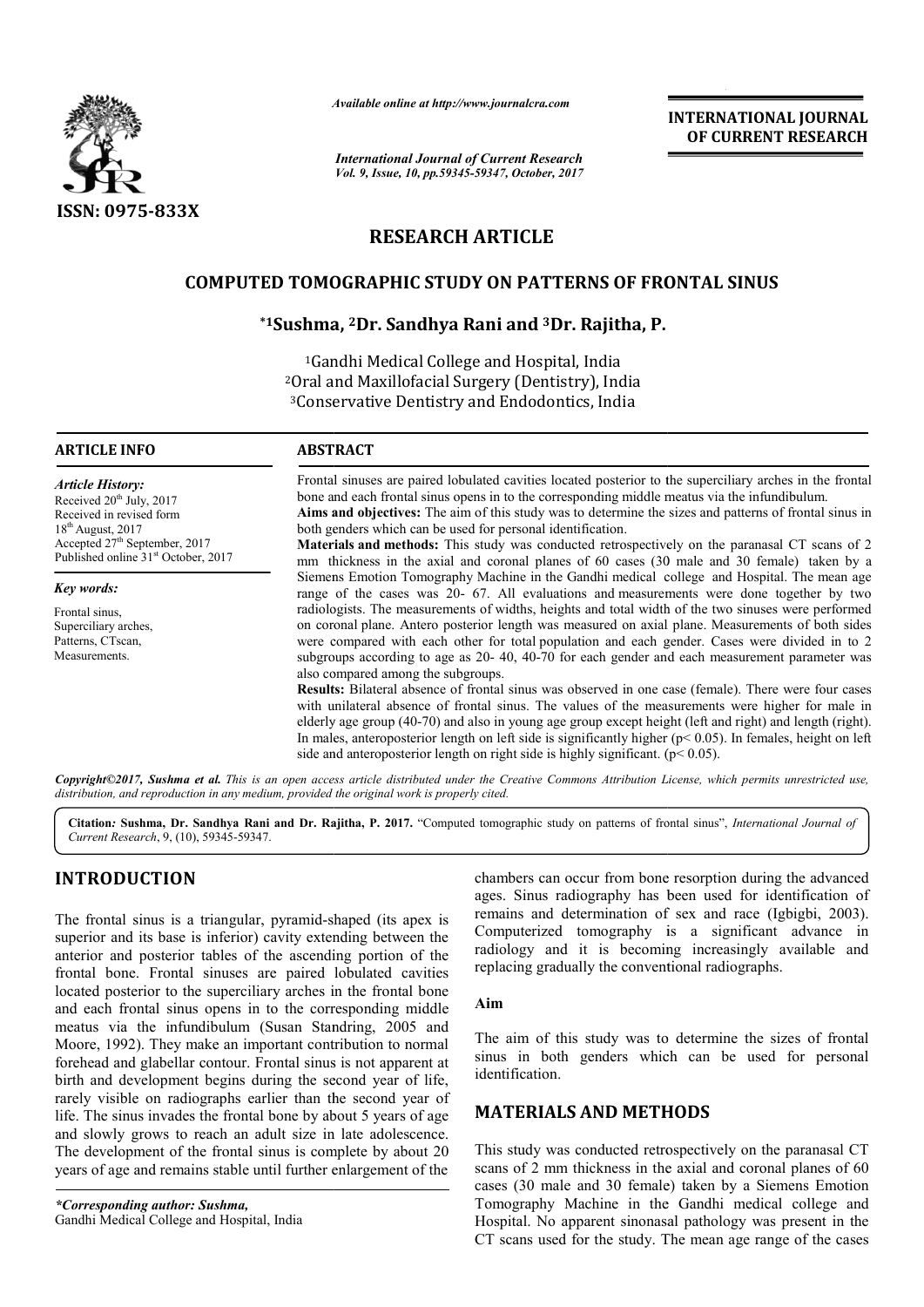was 20- 67. All evaluations and measurements were done together by two radiologists. Any visible pneumatization was accepted as presence of the sinus. The measurements of widths, heights and total width of the two sinuses were performed on coronal plane. Antero posterior length was measured on axial plane. All measurements were done from the CT sections which had highest values. The measurements were presented in centimeter. Measurements were determined for total population and each gender. Measurements of both sides were compared with each other for total population and each gender. Cases were divided in to 2 subgroups according to age as 20- 40, 40-70 for each gender and each measurement parameter was also compared among the subgroups.



**Measurements on axial plane**



**Measurements on coronal plane**

### **RESULTS**

Bilateral absence of frontal sinus was observed in one case (female). There were four cases with unilateral absence of frontal sinus (two male and two female) and three of them at the right and one of them at the left side. Left dominant asymmetry noted in 3 female and 5 male and right dominant asymmetry noted in 11 individuals (5 females and 6 males).

The values of the measurements were higher for male in elderly age group (40-70) and also in young age group except height (left and right) and length (right). Among the subgroups in female population the highest values were always observed in the 20-40 age groups in all measurements .In male population the highest values were observed in the 20-40 age groups except the height and length of the right frontal sinus.

Measurements were evaluated for each gender at right and left sides and they were different in the favor of the left sides for both genders. In males, anteroposterior length on left side is significantly higher ( $p$ < 0.05). In females, height on left side and anteroposterior length on right side is highly significant

(p< 0.05). In males height on right side and anteroposterior length on left side is significant.

#### **Frontal sinus patterns**

**Table 1. Comparison of different patterns in both groups**

| Classification     |       | No. of individuals | Percentage |
|--------------------|-------|--------------------|------------|
|                    | Males | Females            |            |
| Symmetry           | 36    | 32                 | 68         |
| total              | 68    |                    |            |
| Asymmetry          |       |                    | 27         |
| Right              | 6     | 8                  |            |
|                    |       |                    |            |
| Left               | 7     | 6                  |            |
|                    | 27    |                    |            |
| Total              |       |                    |            |
| Aplasia bilateral  |       |                    | 5          |
| Aplasia unilateral | 2     |                    |            |

#### **Table 2. Comparison in different age groups**

| <b>PATTERNS</b>                 | <b>GROUPS</b> |               |    |               |
|---------------------------------|---------------|---------------|----|---------------|
|                                 |               |               | 2  |               |
|                                 | N             | $\frac{0}{0}$ | N  | $\frac{0}{0}$ |
| Bilateral Aplasia               |               | 3.3%          | 0  | $.0\%$        |
| <b>Bilateral Symmetric</b>      | 19            | 63.3%         | 17 | 56.7%         |
| Left Aplasia                    | $\Omega$      | $.0\%$        |    | 3.3%          |
| Left Dominant Asymmetry         | ٩             | 10.0%         | 5  | 16.7%         |
| Right Aplasia                   |               | 6.7%          |    | 3.3%          |
| <b>Right Dominant Asymmetry</b> | 5             | 16.7%         | 6  | 20.0%         |

**Table 1. Mean of measurements in total population**

| <b>PATTERNS</b>                 | <b>AGE GROUP</b> |          |           |          |
|---------------------------------|------------------|----------|-----------|----------|
|                                 | $20 - 40$        |          | $40 - 70$ |          |
|                                 | N                | $\%$     | N         | $\%$     |
| Bilateral Aplasia               | $\Omega$         | $.0\%$   |           | 3.3%     |
| <b>Bilateral Symmetric</b>      | 18               | $60.0\%$ | 18        | $60.0\%$ |
| Left Aplasia                    | $\Omega$         | $.0\%$   |           | $3.3\%$  |
| Left Dominant Asymmetry         | 5                | 16.7%    | 3         | $10.0\%$ |
| Right Aplasia                   |                  | $6.7\%$  |           | $3.3\%$  |
| <b>Right Dominant Asymmetry</b> |                  | 16.7%    |           | 20.0%    |

| Age   |           | Side  | Group |           |                |      |               |
|-------|-----------|-------|-------|-----------|----------------|------|---------------|
| group | Dimension |       |       |           | $\overline{c}$ |      | p-value       |
|       |           |       | Mean  | <b>SD</b> | Mean           | SD.  |               |
| 20-40 | Width     | Right | 2.68  | .85       | 2.68           | 1.10 | 0.093; NS     |
|       |           | Left  | 2.73  | .78       | 2.93           | .98  | $0.073$ ; NS  |
|       | Height    | Right | 2.19  | 1.07      | 1.91           | .96  | $0.063$ ; NS  |
|       |           | Left  | 2.37  | 1.05      | 2.19           | .84  | $0.038$ ; Sig |
|       | Length    | Right | 1.12  | .70       | 1.00           | .33  | $0.043;$ Sig  |
|       |           | Left  | 1.10  | .33       | 1.13           | .24  | $0.032$ ; Sig |
| 40-70 | Width     | Right | 2.10  | .99       | 2.65           | .48  | 0.934; NS     |
|       |           | Left  | 2.18  | .82       | 2.32           | .94  | 0.096; NS     |
|       | Height    | Right | 1.54  | .73       | 2.12           | .52  | $0.466$ ; NS  |
|       |           | Left  | 1.68  | .60       | 1.83           | .69  | $0.215$ ; NS  |
|       | Length    | Right | .70   | .34       | 1.03           | .26  | 0.783; NS     |
|       |           | Left  | .83   | .32       | .91            | .35  | $0.053$ ; NS  |

## **DISCUSSION**

Bilateral absence of frontal sinus observed in one female in the present study. Frequencies of bilateral absence of frontal sinus in several population were reported as follows: Japanese, 4.8 % in males ; Alaskan Eskimo, 25 % in males and 36 % in females ; Canadian Eskimo, 43% in males and 40 % in females ; Buschman, 11 % in males and 11 % in females ; Awarisch, 8 % in males and 13 % in females ; Austrian, 10 % in males and 10 % in females ; Germans, 3.4 % : Turkish, 2.6 % in males and 5.1 %in females (Aydinlioglu, 2003).